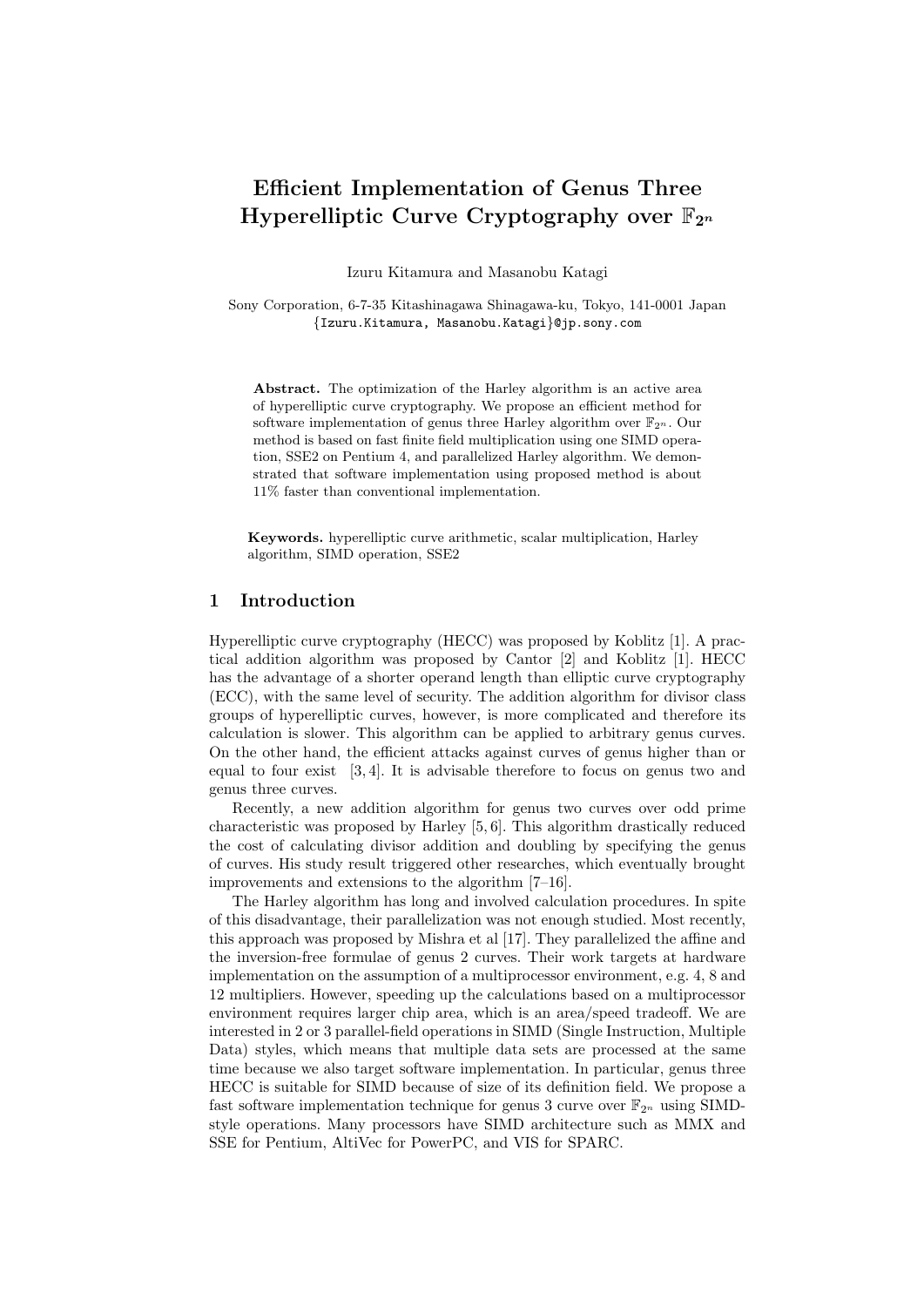Several studies of the parallel arithmetic with SIMD of ECC have been reported [18–21]. In these works, independent finite field operations of ECC algorithm are executed in same time. These approaches are easily extended to the HECC addition algorithm. In the ECC case, however, the size of the finite field in ECC is larger than the present computer word size. Therefore finite field operations have to be divided several times. On the other hand, finite field operations for genus three HECC can be executed at one time because the definition field of genus three is smaller than 64 bits. In addition, SSE2 instructions provide  $2 \times 64$ bits shift and logical operations. We propose a parallel finite field multiplication, which means that two finite field multiplication  $AB$  and  $AC$ are executed at one time, over binary fields using SSE2. To apply this parallel finite field multiplication to the Harley algorithm, we manually optimized parallelized sequences of HECADD and HECDBL. In this paper, we report an efficient method for software implementation of genus three Harley algorithm over  $\mathbb{F}_{2^n}$ . Section 3 proposes the finite field multiplication using SSE2 and Section 4 shows parallel sequences of the procedure of genus three addition algorithm over binary fields. Section 5 presents the software implementation resulted from the proposed method.

#### 2 Background

A genus g hyperelliptic curve C over  $\mathbb{F}_{2^n}$  is defined as  $C : y^2 + h(x)y = f(x)$ , where  $h(x)$ ,  $f(x) \in \mathbb{F}_{2^n}[x]$ ,  $\deg h \leq g$ ,  $\deg f = 2g + 1$ , f is a monic polynomial and C is a non-singular curve.  $J_c(\mathbb{F}_{2^n})$  is the Jacobian variety of C over  $\mathbb{F}_{2^n}$ . Any divisor class of  $J_c(\mathbb{F}_{2^n})$  can be represented by a semi-reduced divisor. A semi-reduced divisor can be expressed by two polynomials  $a, b \in \mathbb{F}_{2^n}[x]$  which satisfy

- 1. a is a monic polynomial,
- 2. deg  $b <$  deg  $a$ ,
- 3.  $f + hb + b^2 \equiv 0 \text{ mod } a$ .

This representation was reported by Mumford[22]. A semi-reduced divisor with deg  $a \leq g$  is called a reduced divisor and any divisor class of  $J_c(\mathbb{F}_{2^n})$  is uniquely represented by a reduced divisor. Hereafter we denote  $D \in J_c(\mathbb{F}_{2^n})$  by a reduced divisor  $D = (a, b)$ .  $J_c(\mathbb{F}_{2^n})$  has an additive group structure. In [5] and [6], Harley defined a group operation to genus two curves over  $\mathbb{F}_p$ , where p is an odd prime number greater than three. In [16], Sugizaki et al. showed an extension of the Harley algorithm to curves over  $\mathbb{F}_{2^n}$  for computing  $D_1+D_2=D_3$ (HECADD) and  $2D_1 = D_3$  (HECDBL). The extended Harley algorithm over  $\mathbb{F}_{2^n}$ is follows.

Algorithm 1 HECADD

 $I_{\text{input}}: D_1 = (u_1, v_1), D_2 = (u_2, v_2), \text{deg } u_1 = \text{deg } u_2 = 2, \text{gcd}(u_1, u_2) = 1$ Output:  $D_3 = (u_3, v_3)$ 1.  $\overline{U \leftarrow u_1 u_2}$ 2.  $S \leftarrow (v_2 + v_1)/u_1 \mod u_2$ 3.  $V \leftarrow Su_1 + v_1 \mod U$  $\mathcal{L} \leftarrow (f + hV + V^2)/U$ 5. Make U monic 6.  $V \leftarrow V \mod U$ 7.  $u_3 \leftarrow U, v_3 \leftarrow U + V + h$ 8. return  $(u_3, v_3)$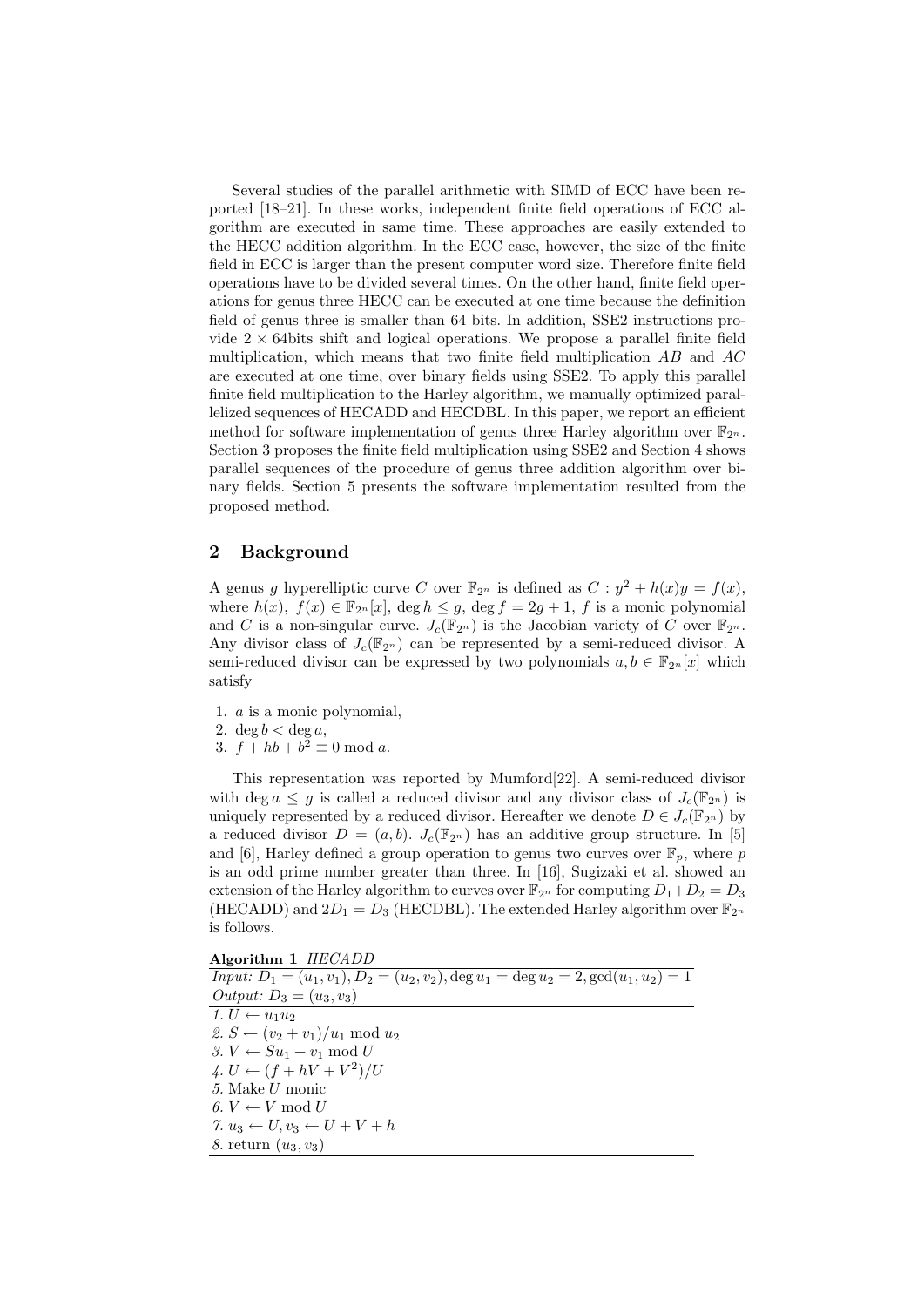Algorithm 2 HECDBL  $Input: D_1 = (u_1, v_1), \text{deg } u_1 = 2, \text{gcd}(u_1, h) = 1$ *Output:*  $D_3 = (u_3, v_3)$ 1.  $U \leftarrow u_1^2$  $2. S \leftarrow h^{-1}(f + hv_1 + v_1^2)/u_1 \text{ mod } u_1$ 3.  $V \leftarrow Su_1 + v_1 \mod U$  $\mathcal{L} \leftarrow (f + hV + V^2)/U$ 5. Make U monic 6.  $V \leftarrow V \mod U$ 7.  $u_3 \leftarrow U, v_3 \leftarrow U + V + h$ 8. return  $(u_3, v_3)$ 

These algorithms are similar to the elliptic curve chord-tangent law. We explain Algorithm 1. From step 1 to step 3 is called a composition part and from step 4 to step 7 is called a reduction part. In a composition part, we compute the semi-reduced divisor  $D = (U, V)$  such that  $D \sim -D_3$  where the symbol ~ indicates to be linearly equivalent. In step 1, we compute  $U = u_1 u_2$ . In step 2 and step 3, we compute V such that  $f + hV + V^2 \equiv 0 \mod U$ . V is obtained by  $V \equiv v_1 \mod u_1$  and  $V \equiv v_2 \mod u_2$  via the Chinese remainder theorem. In a reduction part, we compute a reduced divisor  $D'_3 = (u'_3, v'_3)$  such that  $D'_3 \sim D$ . We compute  $u'_3 = (f + hV + V^2)/u_1u_2$  and make  $u'_3$  a monic polynomial. Then we compute  $v_3' \equiv V \mod u_3'$ . Finally, we output a divisor  $D_3 = -D_3'$  as:  $D_3 =$  $(u_3, v_3) = (u'_3, u'_3 + v'_3 + h)$ . HECDBL is similar to HECADD, but the Chinese remainder theorem is replaced by the Newton iteration. In these algorithms, the Karatsuba algorithm is used to reduce the number of multiplications. In algorithms, HECADD takes 25 multiplications and 1 inversion, and HECDBL takes 27 multiplications and 1 inversion.

We deal with the most common situation, i.e., in HECADD, deg  $u_1 = \deg u_2 =$ 2,  $gcd(u_1, u_2) = 1$  and in HECDBL,  $deg u_1 = 2$ ,  $gcd(u_1, h) = 1$ . We will consider only this situation because the probability it will not occur is  $O(\frac{1}{2^n})$  [23].

## 3 Fast Finite Field Multiplication for Genus Three Using SSE2

On the 64-bit architecture,  $\mathbb{F}_{2^{59}}$  elements are represented by single-precision. Streaming SIMD Extension 2 (SSE2)[24, 25], which the Intel processor Pentium 4 includes, can deal with two  $\mathbb{F}_{2^{59}}$  elements in parallel. In this section we discuss a parallel finite field multiplication algorithm over  $\mathbb{F}_{2^n}$ , represented by 64-bit single-precision, using SSE2. The following multiplication accelerates addition algorithm for genus three HECC over  $\mathbb{F}_{2^{59}}$ .

#### 3.1 Genus Three Hyperelliptic Curve over  $\mathbb{F}_{2^{59}}$

In this work we choose an example of the genus three hyperelliptic curve over  $\mathbb{F}_{2^n}$  in some papers which is suitable for cryptography, i.e. its Jacobian has a large prime order subgroup. We use an isomorphic curve  $C_1$  of the hyperelliptic curve described in Section 4.2 of [26]:

$$
y^2 + h(x)y = f(x) \quad \text{over} \quad \mathbb{F}_{2^{59}},
$$

$$
\mathbb{F}_{2^{59}}
$$
 is defined by  $t^{59} + t^6 + t^5 + t^4 + t^3 + t + 1 = 0$ ,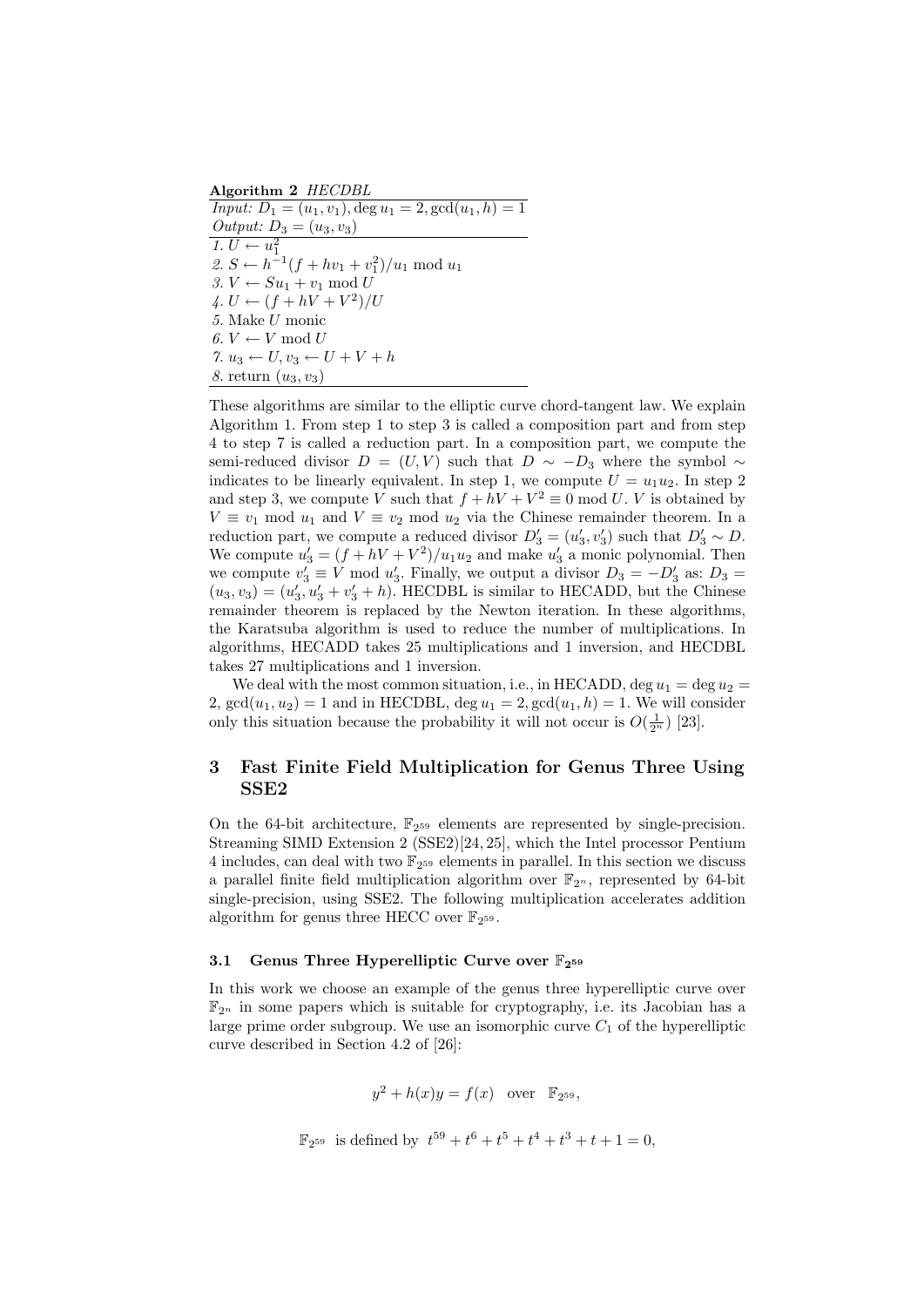$h(x) = x^3 + x^2 + 6723B8D13BC30C7x + 72D7EE15A5C9CF5,$  $f(x) = x^7 + x^6 + 6723B8D13BC30C7x^5 + 72D7EE15A5C9CF4x^4$  $+24198E10C3B7566x<sup>3</sup> + 1EB9A F07BD3B303.$ 

The order of the Jacobian of  $C_1$  is:

 $2\times 95780971304118053647396689122057683977359360476125197.$ 

The curve has the same level security of 176bit-ECC.

#### 3.2 SMUL: Conventional Finite Field Multiplication over  $\mathbb{F}_{2^n}$

Some algorithms of finite field multiplication over  $\mathbb{F}_{2^n}$  was proposed [27]. We explain a conventional algorithm of finite field multiplication over  $\mathbb{F}_{2^n}$ . The multiplication of two finite field elements in  $\mathbb{F}_{2^n}$  is accomplished as follows. Let A,  $B \in \mathbb{F}_{2^n}$ ,  $F(x)$  be an irreducible binary polynomial of degree n. A and B can be represented by binary polynomial of degree at most  $n - 1$ . Conventional finite field multiplication AB mod  $F(x)$  is calculated the following 2 steps.

Step1. A fast algorithm for multiplication of two polynomials is presented Algorithm 5 in [28]. We make a table  $T_B[i]$  for  $0 \le i < 16$  as:

$$
T_B[j] \leftarrow (j_3x^3 + j_2x^2 + j_1x + j_0)B,
$$

where  $j = (j_3 j_2 j_1 j_0)_2$ . Then to calculate AB, this table is referred to by scanning A every 4 bits.

**Step2.** Reduction AB mod  $F(x)$  is accomplished as explained Algorithm 6 in [27]. In this work, we use  $F(x) = x^{59} + x^6 + x^5 + x^4 + x^3 + x + 1$  as an irreducible polynomial and the following congruence:

$$
x^{64} \equiv x^{11} + x^{10} + x^9 + x^8 + x^6 + x^5 \mod F(x).
$$

Using this congruence,  $AB$  can be expressed as:

.

$$
AB = ABh \times x64 + AB1
$$
  
\n
$$
\equiv ABh \times (x11 + x10 + x9 + x8 + x6 + x5) + AB1 \text{ mod } F(x)
$$
  
\n
$$
\equiv AB'1 \text{ mod } F(x)
$$

A reduction of  $AB<sub>h</sub>$  can be performed by adding  $AB<sub>h</sub> \times x<sup>i</sup>$  six times to  $AB$ , and  $AB'_1$  of degree 63 can be obtained. Then the remaining terms of  $AB$  from degree 63 to degree 59 can be reduced by adding  $AB'_1/x^i$  six times to AB. In this paper, we call this finite field multiplication algorithm composed of Algorithm 5 in [28] and Algorithm 6 in [27] as SMUL.

#### 3.3 PMUL: Parallel Finite Field Multiplication using SSE2

We extend SMUL to finite field multiplication in parallel using SSE2. Before we explain details of the algorithm, we mention SSE2 instructions.

SSE2 Instructions: The Intel processors have SIMD instructions called MMX[24, 25]. The processor introduces four new data types: an  $8\times8$ -bit,  $4\times16$ bit, 2×32-bit, and 64-bit data block. Additionally, the Intel Pentium 4 processor includes SSE2 technology that allows MMX instructions to work on a 128-bit data block. Therefore, SSE2 instructions deal with two  $\mathbb{F}_q$ ,  $|q| \leq 64$  elements at once. SSE2 instructions can multiply a  $4\times16$ -bit and a  $4\times16$ -bit or a  $2\times32$ -bit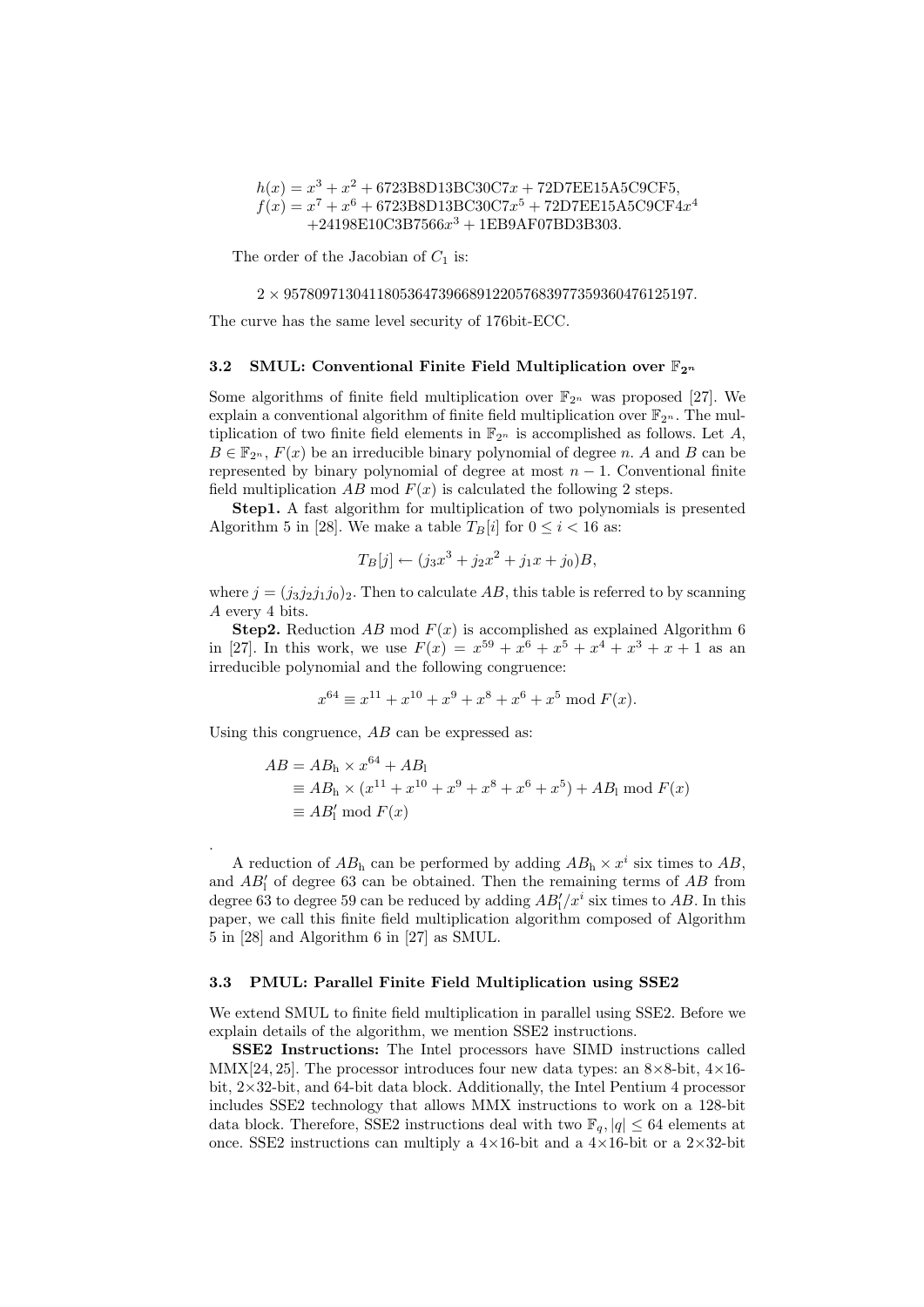and a  $2\times32$ -bit, however cannot multiply a 64-bit and a 64-bit. On the other hand, it can shift a  $2\times 64$ -bit and perform 128 bitwise logical operations.  $\mathbb{F}_{2^n}$ multiplication only needs shift and logical operations. These SSE2 characteristics show that only  $\mathbb{F}_{2^n}$  elements are represented by single-precision.

We propose a parallel finite field multiplication using SSE2 (PMUL). The algorithm is the following:

 $Input: A, B, C$ Output:  $D = AB \mod F$ ,  $E = AC \mod F$ ,  $F = x^{59} + x^6 + x^5 + x^4 + x^3 + x + 1$ 1.  $H \leftarrow 0$ ,  $L \leftarrow 0$ 2. For  $j = 0$  to 15  $T_{BC}[j] \leftarrow \left[ (j_3x^3 + j_2x^2 + j_1x + j_0)B \right] (j_3x^3 + j_2x^2 + j_2x + j_0)C$ 3. For  $j = 0$  to 14  $i \leftarrow A/x^{4j} \mod (x^3 + x^2 + x + 1)$  $H \leftarrow H \oplus (T_{BC}[i] \gg (64 - 4j))$  $L \leftarrow L \oplus (T_{BC}[i] \ll 4j)$  $4. L \leftarrow L \oplus (H \ll 11) \oplus (H \ll 10) \oplus (H \ll 9) \oplus (H \ll 8) \oplus (H \ll 6) \oplus (H \ll 5)$  $5. L \leftarrow L \oplus (L \gg 53) \oplus (L \gg 54) \oplus (L \gg 55) \oplus (L \gg 56) \oplus (L \gg 58) \oplus (L \gg 59)$ 6.  $L \leftarrow L \wedge \left[ x^{58} + x^{57} + \ldots + x + 1 \right] x^{58} + x^{57} + \ldots + x + 1$ 7.  $D \leftarrow L_h, E \leftarrow L_l$  /\*  $L = \boxed{AB \mod F} \begin{matrix} AC \mod F \end{matrix}$  \*/  $8.$  return  $D, E$ 

Algorithm 3 PMUL: Parallel Finite Field Multiplication using SSE2

Algorithm 3 can compute parallel AB and AC with the table  $T_{BC}$  by scanning  $A$ . We note that the algorithm cannot compute parallel  $AB$  and  $CD$  because it is not available to scan A for the table  $T_{BC}$ . In Algorithm 3, the symbol  $\gg i \ll i$ ) indicates that a 2×64-bit is shifted parallel to the right (left) by the *i*-bit, and  $\oplus$  ( $\wedge$ ) indicates a 128 bitwise logical exclusive OR (logical AND). In step 2, we make the table  $T_{BC}$  as previously, where \*\*\*\*\*\*\*\*\* indicates a  $2\times 64$ -bit. In step 3, we scan A every 4 bits to select the appropriate polynomial on the table  $T_{BC}$ , then H retains the upper 64 bits of AB and AC, and L retains the lower 64 bits, as follows.  $H \leftarrow \boxed{AB_h \, AC_h}$ ,  $L \leftarrow \boxed{AB_l \, AC_l}$ . In step 4, reductions of  $AB$  and  $AC$  from degree 116 to degree 64 can be accomplished as:

$$
L \leftarrow \boxed{AB_h \times (x^{11} + \cdots + x^5) + AB_1} \begin{bmatrix} AC_h \times (x^{11} + \cdots + x^5) + AC_1 \end{bmatrix}.
$$

In step 5, the remaining terms of  $AB$  and  $AC$  from degree 63 to degree 59 can be reduced, finally to zero in step 6.

## 3.4 Another Choice of Irreducible Polynomial

In Algorithm 3, we use  $\mathbb{F}_{2^{59}}$  defined by the heptanomial  $x^{59} + x^6 + x^5 + x^4 +$  $x^3 + x + 1$ . The performance of finite field operation generally depends on weight (number of nonzero coefficients) of irreducible polynomial. The lowest weight of irreducible polynomial over  $\mathbb{F}_{2^{59}}$  is pentanomial  $F(x) = x^{59} + x^7 + x^4 + x^2 + 1$  [29]. Algorithm 3 can be extended to pentanomial case. We note that reduction step in Algorithm 3 depends on the 2nd highest degree  $t$  of the irreducible polynomial. If t satisfies the condition  $t > 7$ ,  $2 \times 64$ -bit register overflows. Therefore, we need to modify the Algorithm 3.

In the case of  $F(x) = x^{59} + x^7 + x^4 + x^2 + 1$ , we use the following congruence:

$$
x^{64} \equiv x^{12} + x^9 + x^7 + x^5 \bmod F(x).
$$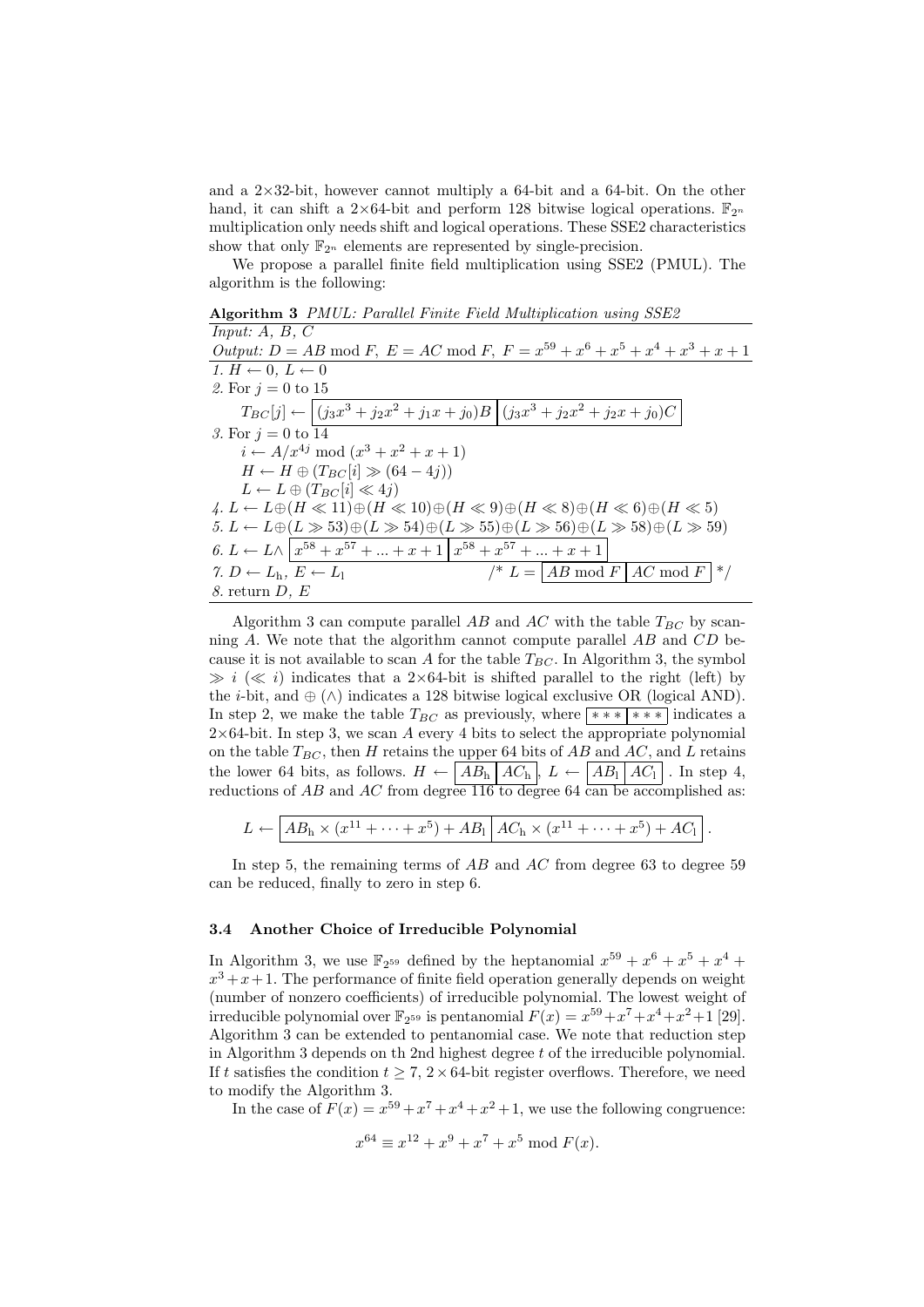Using this congruence,  $AB$  can be expressed as:

$$
AB \equiv AB_{h} \times (x^{12} + x^{9} + x^{7} + x^{5}) + AB_{1} \bmod F(x)
$$

 $AB<sub>h</sub>$  is 52 degree and  $AB<sub>h</sub> \times x<sup>12</sup>$  is 64 degree at most. Since MSB of  $AB<sub>h</sub> \times x<sup>12</sup>$ is overflowed, we should modify Step 4 and 5 in Algorithm 3 as:

$$
H \leftarrow H \oplus ((H \wedge x^{52}) \gg 52)
$$
  
\n
$$
L \leftarrow L \oplus (H \ll 12) \oplus (H \ll 9) \oplus (H \ll 7) \oplus (H \ll 5)
$$
  
\n
$$
L \leftarrow L \oplus (L \gg 52) \oplus (L \gg 55) \oplus (L \gg 57) \oplus (L \gg 59).
$$

In spite of extra step for the overflow bit, PMUL using pentanomial is faster than heptanomial case because low weight of irreducible polynomial reduces the cost of XOR and Shift operations in Step 4 and 5 in Algorithm 3.

## 4 Parallel Genus Three Hyperelliptic Curve Arithmetic with SIMD Operations

We reschedule manually long procedures of the Harley algorithm for genus three [30] into parallel sequences to apply the proposed finite field multiplication PMUL. Table 4 and 5 in the Appendices show the two-processor version of affine coordinate HECADD and HECDBL for genus three curves [30]. We assume that these parallel sequences have SIMD-style operations in order to be applicable not only the hardware implementation but also software implementation. In Table 4 and 5, each column corresponds to an instruction. For these pairs which are expressed in the Table with the symbol ∗, we can use the proposed finite field multiplication PMUL, but for other cases, we compute sequentially via SMUL not in parallel via SSE2. We compare the non-parallel formulae [30] with our parallel formulae regarding calculation cost in Table 1.  $M$ , and  $I$  are the time required for multiplication, inversion of the binary field, respectively.  $P$  is the timing of the proposed finite field multiplication PMUL. Note that we estimate multiplication using the coefficient of curve parameter  $f(x)$ ,  $h(x)$  as 1M.

Table 1. Number of PMUL, SMUL, and inversion of HECADD and HECDBL

|                                                       | <b>HECADD</b> | HECDBL     |
|-------------------------------------------------------|---------------|------------|
| Sequential Arithmetic                                 | $77M+1I$      | $78M + 1I$ |
| Parallel Arithmetic $30P + 17M + 1I$ $30P + 18M + 1I$ |               |            |

#### 5 Implementation Results

We present implementation results. All implementation was run under Windows  $XP$  on a 1.6GHz Pentium 4 processor, using Microsoft  $VC++$  6.0 with inline assembler MMX and SSE2. We applied PMUL using SSE2 to the parallelized addition algorithm for genus three HECC over  $\mathbb{F}_{2^{59}}$ .

First, Table 2 presents timing results for operation in the fields  $\mathbb{F}_{2^{59}}$ . Irreducible polynomials are pentanomial and heptanomial shown in Sec. 3.4 and Sec. 3.1, respectively. Squaring and inversion are implemented via Algorithm 7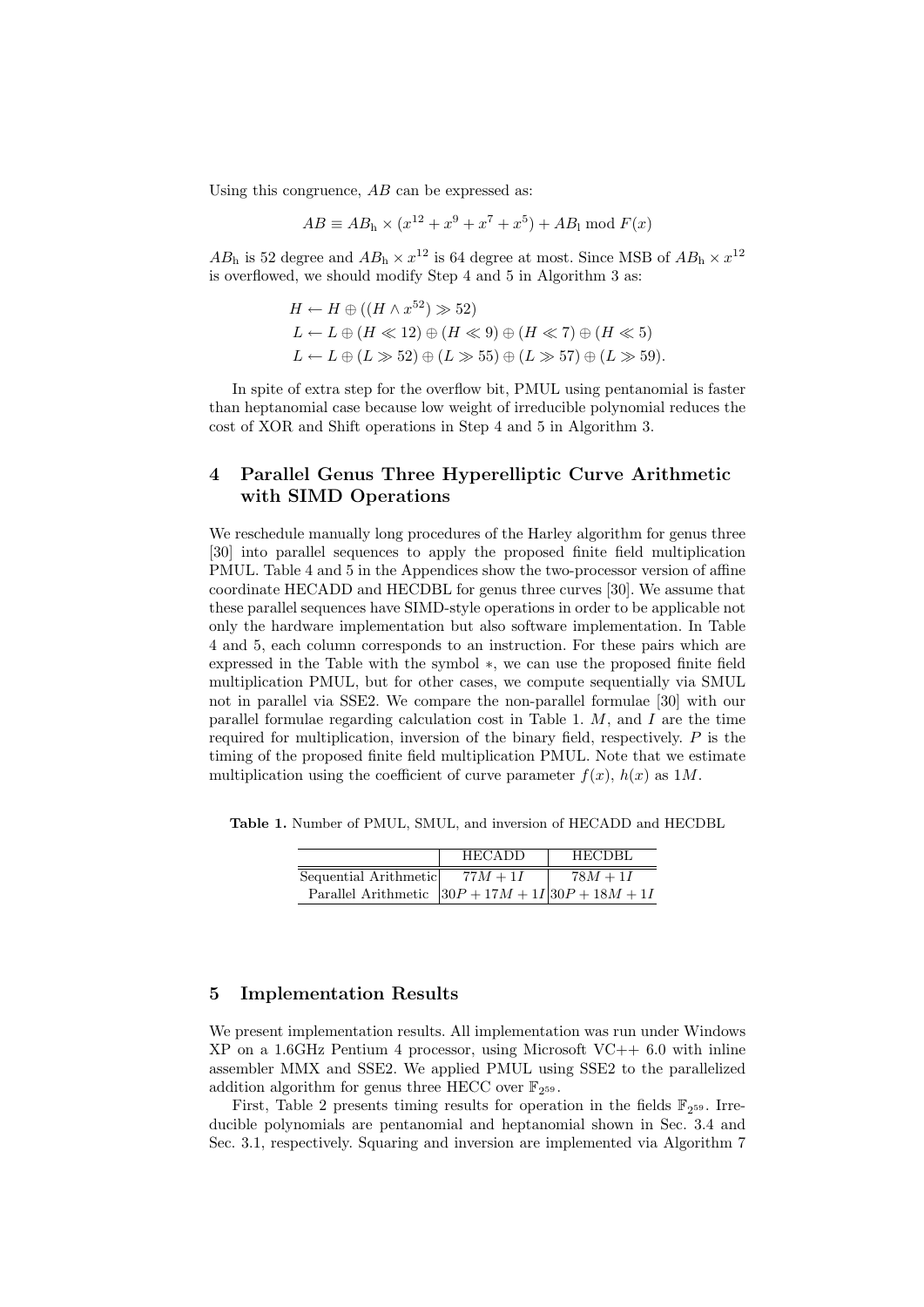in [27] and Algorithm 10 in [27], respectively. We compare two types of finite field multiplication algorithm, SMUL and PMUL. If irreducible polynomial is pentanomial, PMUL is approximately 14% faster than twice SMUL operations. Note that PMUL using pentanomial irreducible polynomial is faster than that using heptanomial as we mentioned in the previous section. In addition, timing of a successive two instruction SMUL and squaring is 330ns. On the other hand, timing of PMUL is 256ns. Squaring is generally faster than multiplication, but in our experiment, we had better deal with squaring as multiplication because PMUL instructions including squaring, which mean finite field multiplication  $A^2$ and AB at the same time, is fast.

Second, Table 3 presents timing results of addition algorithm and scalar multiplication using binary method for genus three hyperelliptic curve  $C_1$  shown in Sec. 3.1. The proposed method using PMUL is 11% faster than the conventional method.

**Table 2.** Timings of finite field operations over  $\mathbb{F}_{2^{59}}$ 

| Irreducible Polynomial SMUL $\times$ 2 PMUL Squaring Inversion |                   |       |       |             |
|----------------------------------------------------------------|-------------------|-------|-------|-------------|
| pentanomial                                                    | 290ns             | 256ns | 158ns | $1.29\mu s$ |
| heptanomial                                                    | 288 <sub>ns</sub> | 249ns | 158ns | $1.18\mu s$ |

Table 3. Timings of addition algorithm and scalar multiplication

|                                       |  | Addition Doubling Scalar Multiplication (176 bit, binary method) |
|---------------------------------------|--|------------------------------------------------------------------|
| conventional $15.9\mu s$ 14.7 $\mu s$ |  | 4.37ms                                                           |
| proposed   $13.5\mu s$   $13.2\mu s$  |  | 3.91 <sub>ms</sub>                                               |

## 6 Conclusion

We propose a software optimization method of the genus three addition algorithm of HECC by combining parallelized Harley Algorithm and the parallel finite field multiplication using SSE2. We achieved 11% faster scalar multiplication than the usual implementation. Our idea is based on one of good feature of HECC. Its smaller definition field than ECC has comparable size with recent CPU register size.

However, another major CPU, e.g. ARM processor, does not have the  $2\times64$ SIMD instruction. It is a further work to optimize the Harley algorithm using SIMD instructions.

## Acknowledgements

The authors would like to thank Toru Akishita for valuable comments and suggestions.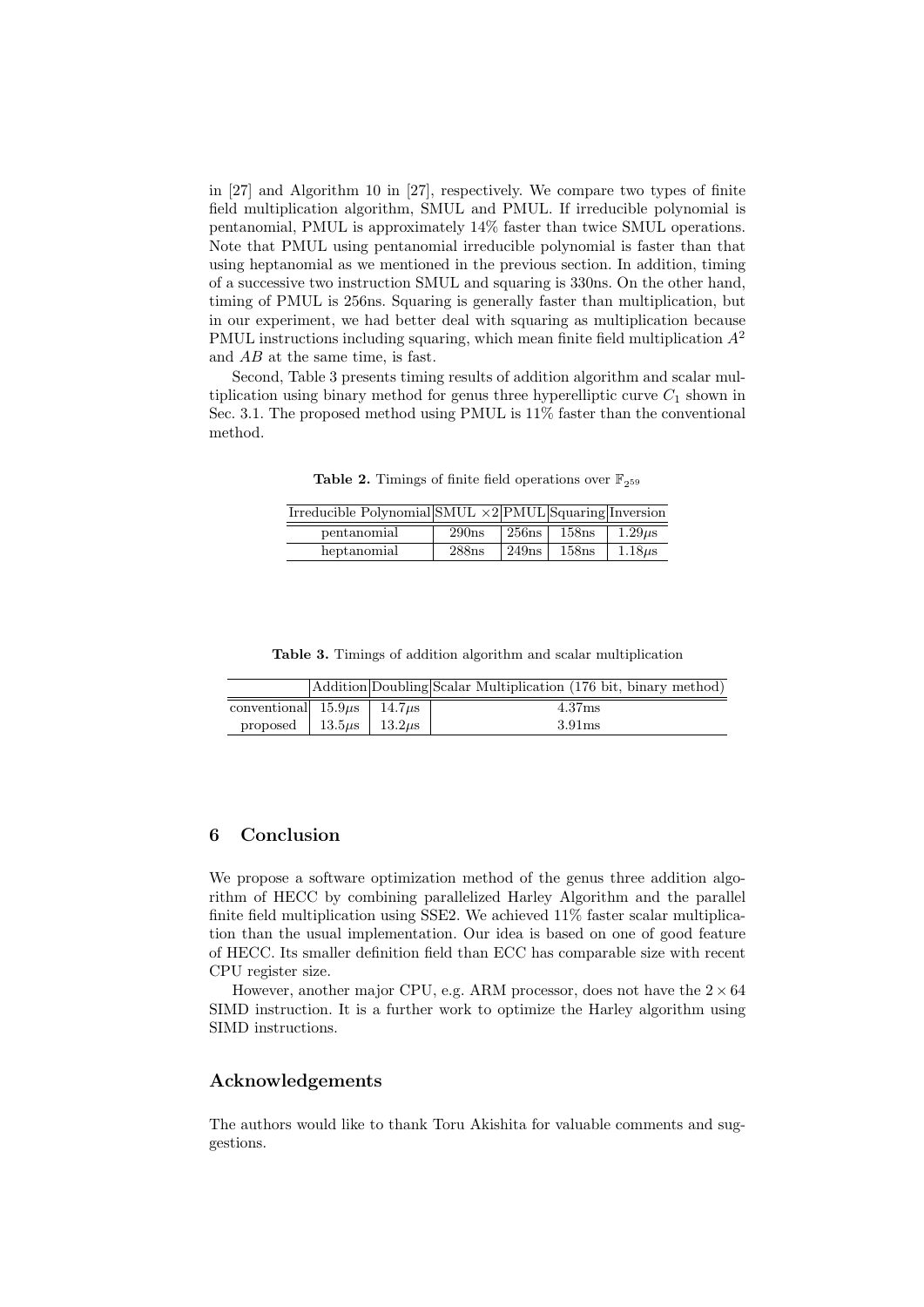### References

- 1. Koblitz, N.: Hyperelliptic Cryptosystems. J. Cryptology 1 (1989) 139–150
- 2. Cantor, D.: Computing in the Jacobian of a Hyperelliptic Curve. Mathematics of Computation 48 (1987) 95–101
- 3. Adelman, L.M., DeMarrais, J., Huang, M.D.: A Subexponential Alogrithm for Discrete Logarithms over the Rational Subgroup of the Jacobian of Large Genus Hyperelliptic Curves over Finite Fields. In: ANTS-I, LNCS 877, Springer-Verlag (1994) 28–40
- 4. Gaudry, P.: An Algorithm for Solving the Discrete Log Problem on Hyperelliptic Curves. In: EUROCRYPT2000, LNCS 1807, Springer-Verlag (2000) 19–34
- 5. Harley, R.: Adding.text. http://cristal.inria.fr/˜harley/hyper/ (2000)
- 6. Harley, R.: Doubling.c. http://cristal.inria.fr/˜harley/hyper/ (2000)
- 7. Matsuo, K., Chao, J., Tsuji, S.: Fast Genus Two Hyperelliptic Curve Cryptosystems. Technical Report ISEC2001-31, IEICE Japan (2001) 89–96
- 8. Pelzl, J., Wollinger, T., Guajardo, J., Paar, C.: Hyperelliptic Curve Cryptosystems: Closing the Performance Gap to Elliptic Curves. Cryptology ePrint Archive, 2003/06, IACR (2003)
- 9. Lange, T.: Efficient Arithmetic on Genus 2 Hyperelliptic Curves over Finite Fields via Explicit Formulae. Cryptology ePrint Archive, 2002/121, IACR (2002)
- 10. Lange, T.: Inversion-free Arithmetic on Genus 2 Hyperelliptic Curves. Cryptology ePrint Archive, 2002/147, IACR (2002)
- 11. Lange, T.: Weighed Coordinate on Genus 2 Hyperellipitc Curve. Cryptology ePrint Archive, 2002/153, IACR (2002)
- 12. Takahashi, N., Morimoto, H., Miyaji, A.: Efficient Exponentiation on Genus Two Hyperelliptic Curves (ii). Technical Report ISEC2002-145, IEICE Japan (2003) in Japanese.
- 13. Takahashi, M.: Improving Harley Algorithms for Jacobians of Genus 2 Hyperelliptic Curves. In: Proc. of SCIS2002. (2002) in Japanese.
- 14. Miyamoto, Y., Doi, H., Matsuo, K., Chao, J., Tsujii, S.: A Fast Addition Algorithm of Genus Two Hyperelliptic Curves. In: Proc. of SCIS2002. (2002) in Japanese.
- 15. Kuroki, J., Gonda, M., Matsuo, K., Chao, J., Tsujii, S.: Fast Genus Three Hyperelliptic Curve Cryptosystems. In: Proc. of SCIS2002. (2002)
- 16. Sugizaki, T., Matsuo, K., Chao, J., Tsujii, S.: An Extension of Harley Addition Algorithm for Hyperelliptic Curves over Finite Fields of Characteristic Two. Technical Report ISEC2002-9, IEICE Japan (2002) 49–56
- 17. Mishra, P.K., Sarkar, P.: Parallelizing Explicit Formula for Arithmetic in the Jacobian of Hyperelliptic Curves. Cryptology ePrint Archive, Report 2003/180 (2003) http://eprint.iacr.org/.
- 18. Aoki, K., Hoshino, F., Kobayashi, T.: The Fastest ECC Implementations. Proc. of SCIS2000 (2000) in Japanese.
- 19. Smart, N.: The Hessian Form of an Elliptic Curve. In: CHES2001, LNCS 2162, Springer-Verlag (2001) 118–125
- 20. Aoki, K., Hoshino, F., Kobayashi, T., Oguro, H.: Elliptic Curve Arithmetic Using simd. In: ISC2001, LNCS 2200, Springer-Verlag (2001) 235–247
- 21. Izu, T., Takagi, T.: Fast Elliptic Curve Multiplications with SIMD Operations. In: ICICS 2002, LNCS 2513, Springer-Verlag (2002) 217–230
- 22. Mumford, D.: Tata lectures on theta ii. In: Progress in Mathematics. Number 43, Birkhäuser (1984)
- 23. Nagao, N.: Improving Group Law Algorithms for Jacobians of Hyperelliptic Curves. In: ANTS-IV, LNCS 1838, Springer-Verlag (2000) 439–448
- 24. Intel Corporation: IA-32 Intel Architecture Software Developer's Manual, volume 1: Basic Architecture. (2003)
- 25. Intel Corporation: IA-32 Intel Architecture Software Developer's Manual, volume 2: Instruction Set Reference. (2003)
- 26. Hess, F., Seroussi, G., Smart, N.: Two Topics in Hyperelliptic Cryptography. In: http://www.hpl.hp.com/techreports/2000/HPL-2000-118.html. (2000) 181–189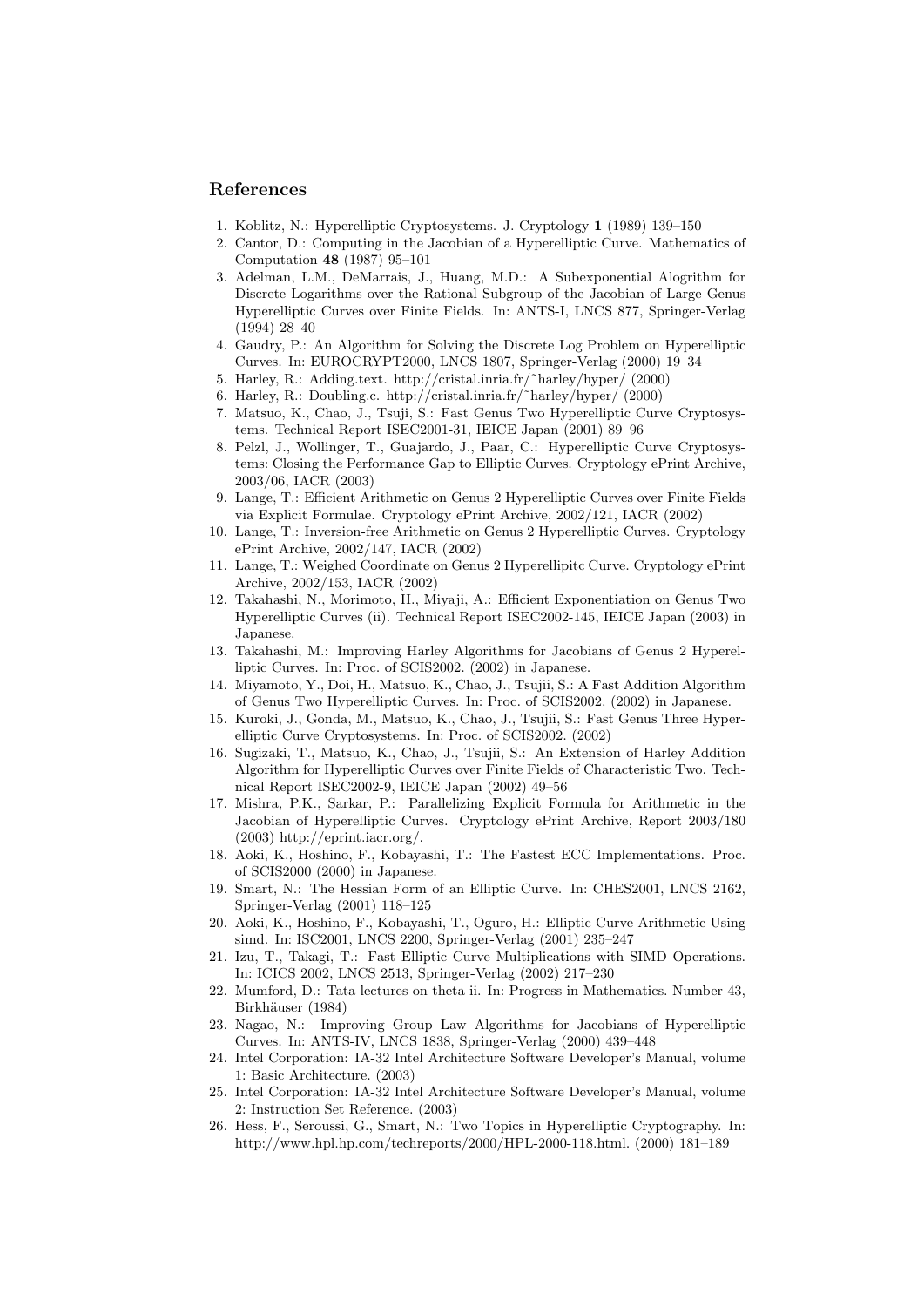- 27. Hankerson, D., Hernandez, J.L., Menezes, A.: Software Implementation of Elliptic Curve Cryptography over Binary Fields. In: CHES2000, LNCS 1965, Springer-Verlag (2000) 1–24
- 28. Lopéz, J., Dahab, R.: High-speed Software Multiplication in  $\mathbb{F}_{2^m}$ . In: Indocrypt2000, LNCS 1977, Springer-Verlag (2000) 203–212
- 29. Seroussi, G.: Table of low-weight binary irreducible polynomials. http://www.hpl.hp.com/techreports/98/HPL-98-135.html (1998)
- 30. Pelzl, J.: Hyperelliptic Cryptosystems on Embedded Microprocessors. Communication Security Group, Rühr-Universität Bochum (2002) diploma thesis.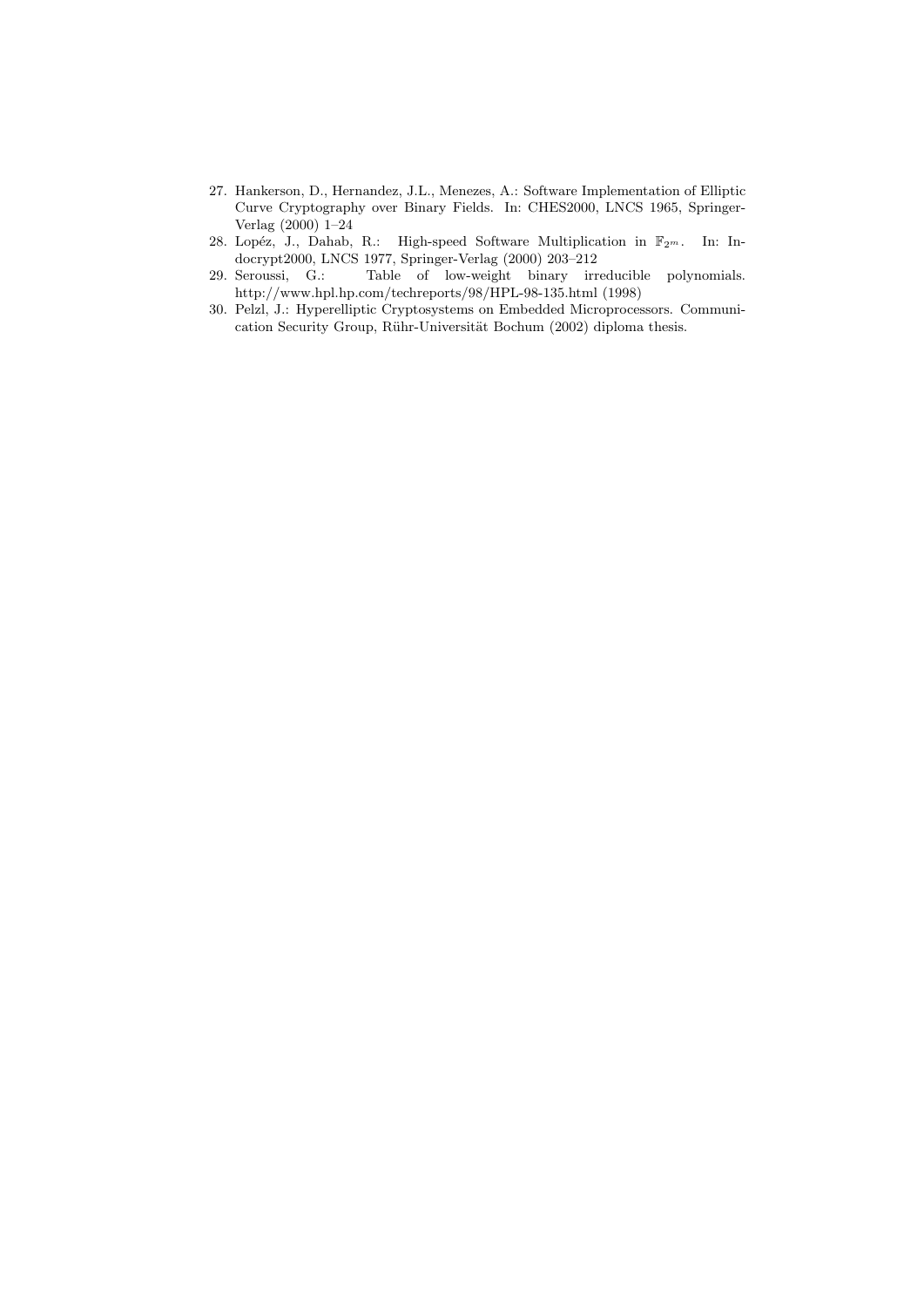## Appendices

| <b>HECADD</b>                                                                     | $R_{02} \leftarrow R_{02}$ . |
|-----------------------------------------------------------------------------------|------------------------------|
| $44M + 58A + I$ with 16 var.                                                      | $R_{02} \leftarrow R_{02}$ : |
| Input:                                                                            | $R_{02} \leftarrow R_{02}$ - |
| $D_1 = (u_1, v_1)$ and $D_2 = (u_2, v_2)$ with                                    | $R_{02} \leftarrow R_{02}$ . |
| $u_1 = x^3 + u_{12}x^2 + u_{11}x + u_{10};$                                       | $R_{07} \leftarrow R_{07}$ - |
| $u_2 = x^3 + u_{22}x^2 + u_{21}x + u_{20};$                                       |                              |
| $v_1 = v_{12}x^2 + v_{11}x + v_{10};$                                             | $R_{04} \leftarrow u_{22}$   |
| $v_2 = v_{22}x^2 + v_{21}x + v_{20};$                                             | $R_{10} \leftarrow u_{21}$   |
|                                                                                   | $R_{11} \leftarrow u_{20}$   |
|                                                                                   | $R_{12} \leftarrow R_{00}$ : |
| $h(x) = x3 + h2x2 + h1x + h0;$                                                    | $R_{12} \leftarrow R_{12}$   |
| $f(x) = x^7 + f_6x^6 + f_5x^5 + f_4x^4$                                           | $R_{10} \leftarrow R_{10}$   |
| $+f_3x^3+f_2x^2+f_1x+f_0;$                                                        | $R_{13} \leftarrow R_{12}$   |
| Output:                                                                           | $R_{03} \leftarrow R_{03}$ . |
| $D_3 = (u_3, v_3) = D_1 + D_2$ with                                               | $R_{02} \leftarrow R_{02}$ - |
| $u_3 = x^3 + u_{32}x^2 + u_{31}x + u_{30};$                                       | $R_{10} \leftarrow R_{10}$   |
| $v_3 = v_{32}x^2 + v_{31}x + v_{30};$                                             | $R_{02} \leftarrow R_{02}$ . |
| $R_{00} \leftarrow u_{12}$                                                        | $R_{01} \leftarrow R_{09}$ : |
| $R_{01} \leftarrow u_{11}$                                                        | $R_{01} \leftarrow 1/R_0$    |
| $R_{02} \leftarrow u_{10}$                                                        | $R_{04} \leftarrow R_{01}$   |
| $R_{03} \leftarrow u_{22}$                                                        | $R_{05} \leftarrow R_{05}$ : |
| $R_{04} \leftarrow u_{21}$                                                        | $R_{12} \leftarrow R_{05}$   |
| $R_{05} \leftarrow u_{20}$                                                        | $R_{00} \leftarrow R_{04}$ : |
| $R_{06} \leftarrow R_{04} \times R_{00} R_{07} \leftarrow R_{04} \times R_{02} *$ | $R_{08} \leftarrow R_{02}$ : |
| $R_{08} \leftarrow R_{03} \times R_{01} R_{09} \leftarrow R_{03} \times R_{02} *$ | $R_{02} \leftarrow R_{02}$ . |
|                                                                                   | $R_{07} \leftarrow R_{04}$ : |
| $R_{10} \leftarrow R_{05} \times R_{01} R_{11} \leftarrow R_{05} \times R_{00}$   | $R_{08} \leftarrow R_{08}$ . |
| $R_{05} \leftarrow R_{05} + R_{02} R_{04} \leftarrow R_{04} + R_{01}$             | $R_{11} \leftarrow R_{10}$   |
| $R_{02} \leftarrow R_{05} \times R_{05} R_{12} \leftarrow R_{05} \times R_{04} *$ | $R_{07} \leftarrow R_{07}$ - |
| $R_{04} \leftarrow R_{04} \times R_{04}$                                          | $R_{04} \leftarrow u_{22}$   |
| $R_{03} \leftarrow R_{03} + R_{00} R_{10} \leftarrow R_{10} + R_{07}$             | $R_{14} \leftarrow u_{21}$   |
| $R_{13} \leftarrow R_{10} \times R_{04} R_{10} \leftarrow R_{10} \times R_{03} *$ | $R_{10} \leftarrow R_{02}$ . |
| $R_{05} \leftarrow R_{05} + R_{06} R_{11} \leftarrow R_{11} + R_{09}$             | $R_{10} \leftarrow R_{10}$ - |
| $R_{05} \leftarrow R_{05} + R_{08} R_{02} \leftarrow R_{02} + R_{10}$             | $R_{13} \leftarrow R_{10}$   |
| $R_{08} \leftarrow R_{03} \times R_{11}$                                          | $R_{13} \leftarrow R_{13}$ . |
| $R_{11} \leftarrow R_{08} \times R_{11}$                                          | $R_{04} \leftarrow R_{01}$   |
| $R_{03} \leftarrow R_{05} \times R_{03} R_{05} \leftarrow R_{05} \times R_{02} *$ | $R_{13} \leftarrow R_{13}$ . |
| $R_{05} \leftarrow R_{05} + R_{11} R_{04} \leftarrow R_{04} + R_{03}$             | $R_{03} \leftarrow R_{01}$ : |
| $R_{05} \leftarrow R_{05} + R_{13} R_{08} \leftarrow R_{08} + R_{12}$             | $R_{13} \leftarrow R_{13}$ . |
| $R_{00} \leftarrow u_{22}$                                                        | $R_{01} \leftarrow R_{01}$ . |
| $R_{01} \leftarrow u_{21}$                                                        | $R_{01} \leftarrow R_{05}$   |
| $R_{03} \leftarrow R_{04} \times R_{01} R_{01} \leftarrow R_{04} \times R_{00}$   | $R_{15} \leftarrow R_{15}$ - |
| $R_{01} \leftarrow R_{01} + R_{08} R_{03} \leftarrow R_{03} + R_{02}$             | $R_{01} \leftarrow R_{00}$   |
| $R_{08} \leftarrow R_{08} \times R_{00}$                                          | $R_{15} \leftarrow R_{15}$ . |
| $R_{03} \leftarrow R_{03} + R_{08}$                                               |                              |
| $R_{00} \leftarrow v_{12}$                                                        | $R_{05} \leftarrow u_{22}$   |
| $R_{02} \leftarrow v_{11}$                                                        | $R_{14} \leftarrow u_{21}$   |
| $R_{06} \leftarrow v_{10}$                                                        | $R_{01} \leftarrow R_{13}$   |
| $R_{07} \leftarrow v_{22}$                                                        | $R_{15} \leftarrow R_{15}$ . |
| $R_{08} \leftarrow v_{21}$                                                        | $R_{15} \leftarrow R_{15}$ . |
| $R_{09} \leftarrow v_{20}$                                                        | $R_{00} \leftarrow u_{20}$   |
| $R_{00} \leftarrow R_{00} + R_{07} R_{02} \leftarrow R_{02} + R_{08}$             | $R_{03} \leftarrow R_{00}$   |
| $R_{06} \leftarrow R_{06} + R_{09} R_{07} \leftarrow R_{01} + R_{04}$             | $R_{15} \leftarrow R_{15}$ - |
| $R_{08} \leftarrow R_{03} + R_{04} R_{09} \leftarrow R_{03} + R_{01}$             | $R_{03} \leftarrow R_{05}$ : |
| $R_{01} \leftarrow R_{01} \times R_{02} R_{03} \leftarrow R_{03} \times R_{06}$   | $R_{04} \leftarrow R_{04}$   |
| $R_{02} \leftarrow R_{02} + R_{00} R_{06} \leftarrow R_{06} + R_{00}$             | $R_{00} \leftarrow u_{12}$   |
| $R_{07} \leftarrow R_{07} \times R_{02} R_{08} \leftarrow R_{08} \times R_{06}$   | $R_{03} \leftarrow R_{00}$ . |
|                                                                                   |                              |
|                                                                                   |                              |

Table 4. Parallel arithmetic of HECADD for genus three

 $R_{02} \leftarrow R_{02} + R_{06} R_{07} \leftarrow R_{01} R_{04}$ <br>  $R_{02} \leftarrow R_{02} + R_{01} R_{00} \leftarrow R_{01} + R_{03}$ <br>  $R_{02} \leftarrow R_{02} + R_{03} R_{09} \leftarrow R_{09} + R_{03}$ <br>  $R_{07} \leftarrow R_{07} + R_{00} R_{09} \leftarrow R_{09} + R_{00}$  $\begin{split} R_{12} &\leftarrow R_{00} \times R_{04} \ R_{13} \leftarrow R_{09} \times R_{10} \times R_{11} \ R_{12} &\leftarrow R_{10} + R_{11} \ R_{02} \leftarrow R_{02} + R_{13} \ R_{13} &\leftarrow R_{12} \times R_{13} \ R_{00} &\leftarrow R_{00} + R_{12} \times R_{04} \ R_{02} &\leftarrow R_{02} + R_{13} \ R_{09} &\leftarrow R_{00} + R_{04} \end{split}$  $\times R_{00}$  $+ R_{10}$  $\times R_{05} R_{06} \leftarrow R_{09} \times R_{09} *$  $R_{01} \leftarrow 1/R_{01}$ <br>  $R_{04} \leftarrow R_{01} \times R_{05} R_{06} \leftarrow R_{01} \times R_{06} *$  $R_{05} \leftarrow R_{05} \times R_{04}$ <br>  $R_{12} \leftarrow R_{05} \times R_{05}$  $R_{00} \leftarrow R_{04} \times R_{03} R_{01} \leftarrow R_{04} \times R_{02} * R_{03} R_{01} \leftarrow R_{02} \times R_{01} * R_{02} \times R_{01} * R_{02} \leftarrow R_{02} + R_{01} R_{09} \leftarrow R_{09} + R_{04} \times R_{07} \leftarrow R_{04} \times R_{00} R_{04} \leftarrow R_{04} \times R_{01} * R_{03} \leftarrow R_{08} + R_{04} \times R_{00} + R_{00} + R_{00} \leftarrow R_{08} + R_{00} \leftarrow R_{07$  $R_{10} \leftarrow R_{02} + R_{01} R_{03} \leftarrow R_{14} + R_{09}$ <br>  $R_{10} \leftarrow R_{10} + R_{04} R_{03} \leftarrow R_{03} + R_{00}$ <br>  $R_{13} \leftarrow R_{10} \times R_{04} R_{15} \leftarrow R_{10} \times R_{14}$  $\begin{array}{l} R_{13} \leftarrow R_{13} + R_{03} \ R_{15} \leftarrow R_{15} + R_{12} \\ R_{04} \leftarrow R_{01} \times R_{02} \ R_{14} \leftarrow R_{01} \times R_{09} \ast \\ R_{13} \leftarrow R_{13} + R_{04} \ R_{15} \leftarrow R_{15} + R_{14} \ast \\ R_{03} \leftarrow R_{01} \times h_2 \quad R_{04} \leftarrow R_{01} \times R_{08} \ast \\ R_{13} \leftarrow R_{13} + R_{05} \ R_{03} \leftarrow R_{03} + h_1 \\ R_{01} \$  $R_{01} \leftarrow R_{13} \times R_{05} R_{03} \leftarrow R_{13} \times R_{14} * R_{15} \leftarrow R_{15} + R_{01} R_{04} \leftarrow R_{04} + R_{03}$ <br>  $R_{15} \leftarrow R_{15} + R_{08} R_{04} \leftarrow R_{04} + R_{07}$  $R_{03} \leftarrow R_{00} \times R_{10}$ <br>  $R_{15} \leftarrow R_{15} + R_{00} R_{04} \leftarrow R_{04} + R_{03}$ <br>  $R_{03} \leftarrow R_{05} \times R_{15}$  $+ R_{03}^{10}$  $+ f_6$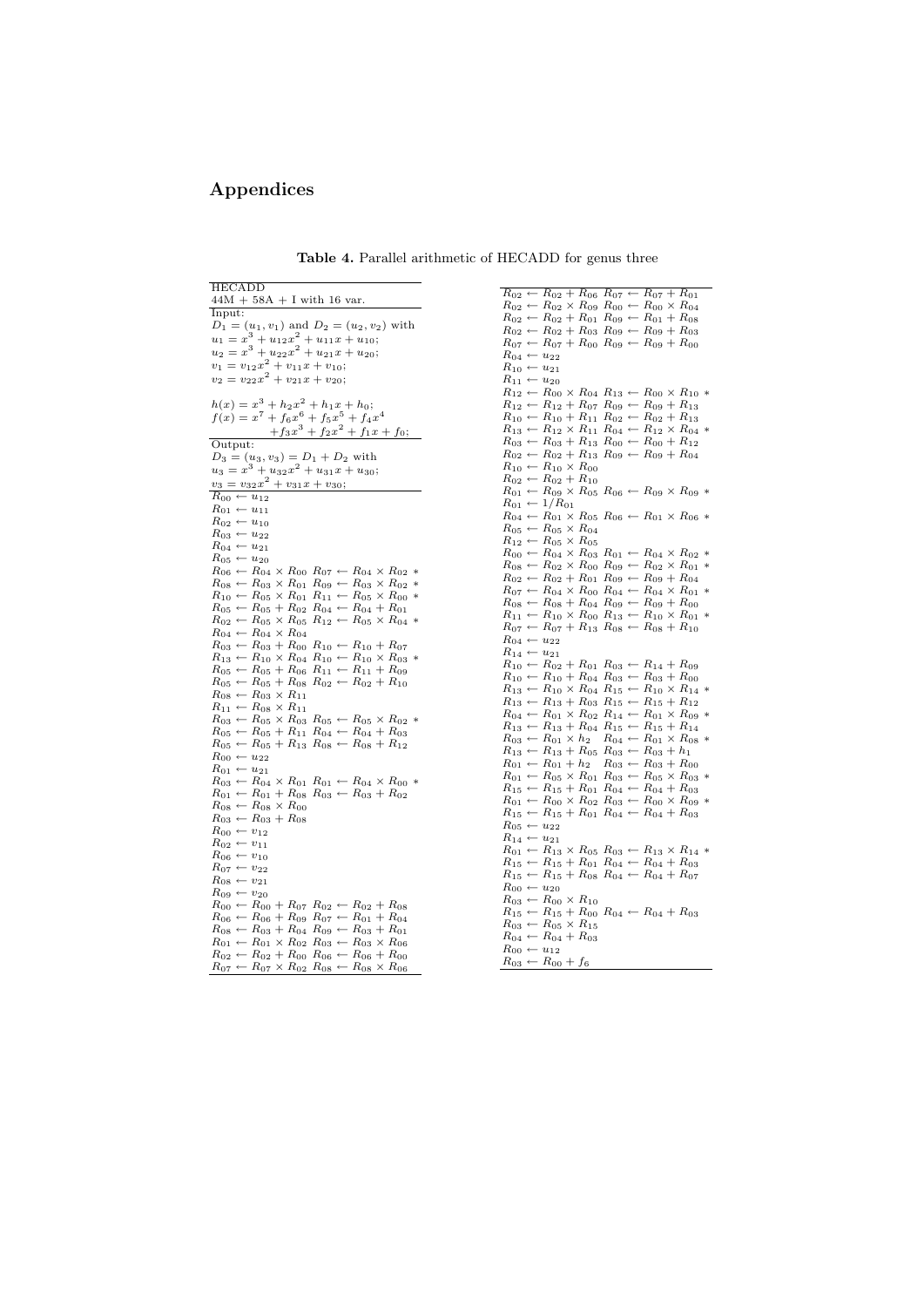| $R_{03} \leftarrow R_{03} \times \overline{R_{12}}$                             |                                                                                   |
|---------------------------------------------------------------------------------|-----------------------------------------------------------------------------------|
| $R_{04} \leftarrow R_{04} + R_{03}$                                             |                                                                                   |
| $R_{00} \leftarrow v_{12}$                                                      |                                                                                   |
| $R_{01} \leftarrow v_{11}$                                                      |                                                                                   |
| $R_{03} \leftarrow v_{10}$                                                      |                                                                                   |
| $R_{02} \leftarrow R_{02} + R_{10}$                                             |                                                                                   |
|                                                                                 | $R_{05} \leftarrow R_{02} \times R_{04} R_{12} \leftarrow R_{02} \times R_{15} *$ |
| $R_{05} \leftarrow R_{05} + R_{11}$                                             | $R_{12} \leftarrow R_{12} + R_{07}$                                               |
| $R_{12} \leftarrow R_{12} + R_{04}$                                             |                                                                                   |
| $R_{05} \leftarrow R_{06} \times R_{05}$                                        | $R_{12} \leftarrow R_{06} \times R_{12}$<br>∗                                     |
| $R_{05} \leftarrow R_{05} + h_0$                                                | $R_{12} \leftarrow R_{12} + h_1$                                                  |
| $R_{05} \leftarrow R_{05} + R_{03}$                                             | $R_{12} \leftarrow R_{12} + R_{01}$                                               |
| $R_{01} \leftarrow R_{02} \times R_{13} R_{03} \leftarrow R_{02} \times R_{10}$ | ∗                                                                                 |
| $R_{01} \leftarrow R_{01} + R_{15} R_{03} \leftarrow R_{03} + R_{13}$           |                                                                                   |
| $R_{01} \leftarrow R_{01} + R_{08} R_{03} \leftarrow R_{03} + R_{09}$           |                                                                                   |
| $R_{01} \leftarrow R_{06} \times R_{01}$                                        | $R_{03} \leftarrow R_{06} \times R_{03}$<br>∗                                     |
| $R_{01} \leftarrow R_{01} + h_2$                                                | $R_{03} \leftarrow R_{03} + 1$                                                    |
| $R_{01} \leftarrow R_{01} + R_{00}$                                             |                                                                                   |
| $R_{00} \leftarrow R_{03} \times R_{03}$                                        | $R_{02} \leftarrow R_{03} \times h_1$<br>∗                                        |
| $R_{06} \leftarrow R_{00} + f_6$                                                | $R_{07} \leftarrow R_{15} + R_{02}$                                               |
| $R_{00} \leftarrow h_2 \times R_{03}$                                           | $R_{02} \leftarrow h_2 \times R_{01}$<br>$\ast$                                   |
| $R_{08} \leftarrow R_{13} + R_{00}$                                             | $R_{07} \leftarrow R_{07} + R_{02}$                                               |
| $R_{06} \leftarrow R_{06} + R_{10} R_{08} \leftarrow R_{08} + f_5$              |                                                                                   |
| $R_{06} \leftarrow R_{06} + R_{03}$                                             | $R_{08} \leftarrow R_{08} + R_{01}$                                               |
| $R_{00} \leftarrow R_{06} \times R_{10}$                                        | $R_{02} \leftarrow R_{06} \times R_{13}$<br>∗                                     |
| $R_{08} \leftarrow R_{08} + R_{00}$                                             | $R_{07} \leftarrow R_{07} + R_{02}$                                               |
| $R_{00} \leftarrow R_{01} \times R_{01}$                                        |                                                                                   |
| $R_{00} \leftarrow R_{00} + f_4$                                                | $R_{07} \leftarrow R_{07} + R_{12}$                                               |
| $R_{07} \leftarrow R_{07} + R_{00}$                                             | $R_{03} \leftarrow R_{03} + 1$<br>$R_{02} \leftarrow R_{08} \times R_{03} *$      |
| $R_{00} \leftarrow R_{08} \times R_{10}$<br>$R_{07} \leftarrow R_{07} + R_{00}$ | $R_{12} \leftarrow R_{12} + R_{02}$                                               |
| $R_{00} \leftarrow R_{03} \times R_{06}$                                        | $R_{02} \leftarrow R_{03} \times R_{07}$<br>$\ast$                                |
|                                                                                 |                                                                                   |
| $R_{01} \leftarrow R_{01} + R_{00}$                                             | $R_{05} \leftarrow R_{05} + R_{02}$<br>$R_{12} \leftarrow R_{12} + h_1$           |
| $R_{01} \leftarrow R_{01} + h_2$<br>$R_{05} \leftarrow R_{05} + h_0$            |                                                                                   |
| $u_{32} \leftarrow R_{06}$                                                      |                                                                                   |
| $u_{31} \leftarrow R_{08}$                                                      |                                                                                   |
| $u_{30} \leftarrow R_{07}$                                                      |                                                                                   |
| $v_{32} \leftarrow R_{01}$                                                      |                                                                                   |
| $v_{31} \leftarrow R_{12}$                                                      |                                                                                   |
| $v_{30} \leftarrow R_{05}$                                                      |                                                                                   |
|                                                                                 |                                                                                   |

Table 4. Parallel arithmetic of HECADD for genus three – continued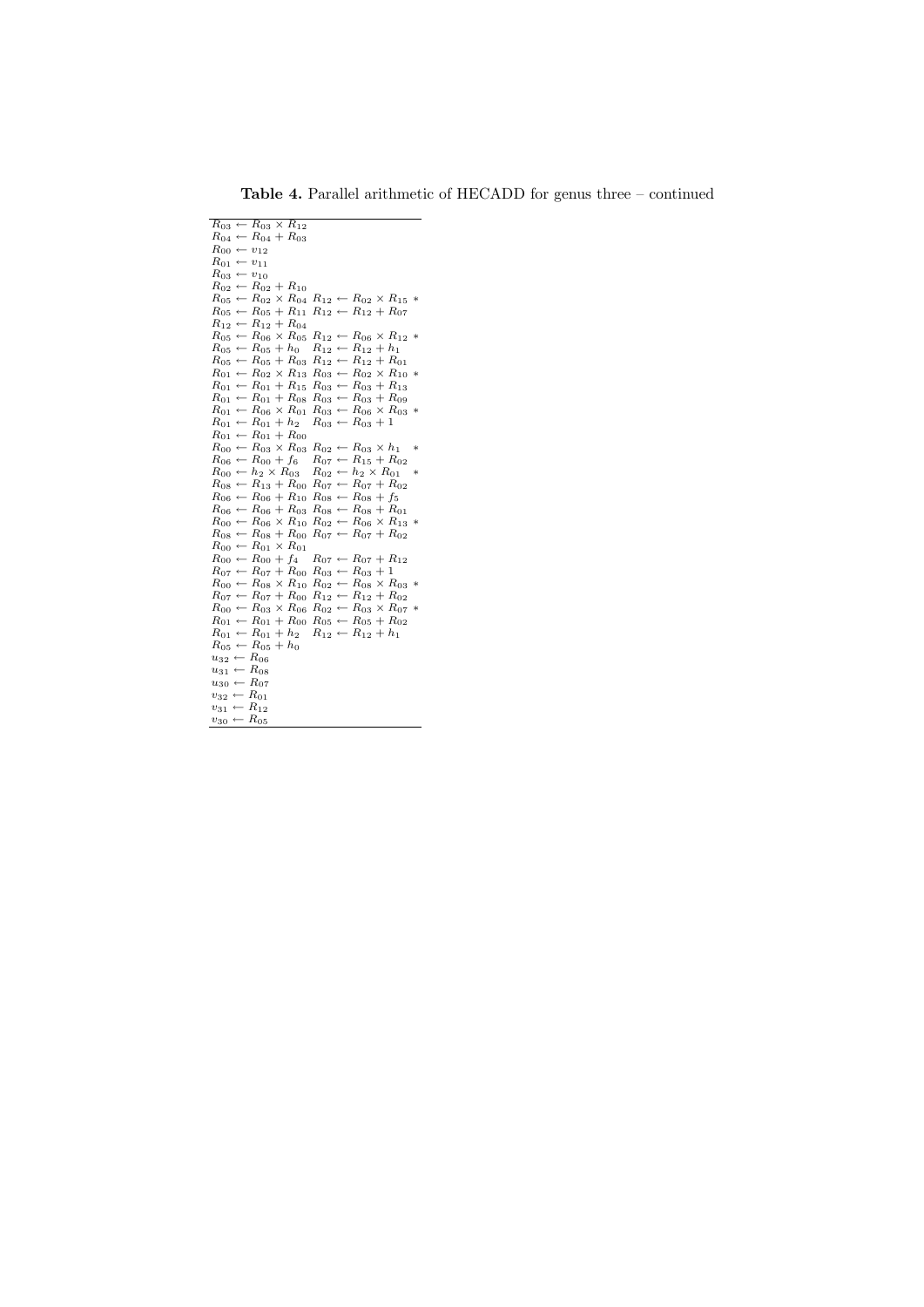| HECDBL                                                                                                                                                                      |
|-----------------------------------------------------------------------------------------------------------------------------------------------------------------------------|
| $43M + 55A + I$ with 16 var.                                                                                                                                                |
| Input:                                                                                                                                                                      |
| $D_1 = (u_1, v_1)$ with                                                                                                                                                     |
| $u_1 = x^3 + u_{12}x^2 + u_{11}x + u_{10};$                                                                                                                                 |
| $v_1 = v_{12}x^2 + v_{11}x + v_{10};$                                                                                                                                       |
|                                                                                                                                                                             |
|                                                                                                                                                                             |
|                                                                                                                                                                             |
| $h(x) = x3 + h2x2 + h1x + h0;$                                                                                                                                              |
| $f(x) = x^7 + f_6x^6 + f_5x^5 + f_4x^4$                                                                                                                                     |
| $+f_3x^3+f_2x^2+f_1x+f_0;$                                                                                                                                                  |
| Output:                                                                                                                                                                     |
| $D_3 = (u_3, v_3) = 2D_1$ with                                                                                                                                              |
| $u_3 = x^3 + u_{32}x^2 + u_{31}x + u_{30};$                                                                                                                                 |
| $v_3 = v_{32}x^2 + v_{31}x + v_{30};$                                                                                                                                       |
|                                                                                                                                                                             |
| $R_{00} \leftarrow u_{12}$                                                                                                                                                  |
| $R_{01} \leftarrow u_{11}$                                                                                                                                                  |
| $R_{02} \leftarrow u_{10}$<br>∗                                                                                                                                             |
| $R_{06} \leftarrow h_1 \times R_{00} \quad R_{07} \leftarrow h_1 \times R_{02}$<br>$R_{08} \leftarrow h_2 \times R_{01}$<br>$R_{09} \leftarrow h_2 \times R_{02}$<br>$\ast$ |
| $R_{11} \leftarrow h_0 \times R_{00}$<br>$R_{10} \leftarrow h_0 \times R_{01}$<br>$\ast$                                                                                    |
|                                                                                                                                                                             |
| $R_{04} \leftarrow R_{01} + h_1$<br>$R_{05} \leftarrow R_{02} + h_0$<br>$R_{02} \leftarrow R_{05} \times R_{05} R_{12} \leftarrow R_{05} \times R_{04}$<br>∗                |
| $R_{04} \leftarrow R_{04} \times R_{04}$                                                                                                                                    |
| $R_{03} \leftarrow R_{00} + h_2$                                                                                                                                            |
| $R_{03} \leftarrow R_{00} + h_2 \quad R_{10} \leftarrow R_{10} + R_{07}$<br>$R_{13} \leftarrow R_{10} \times R_{04} \quad R_{10} \leftarrow R_{10} \times R_{03}$<br>$\ast$ |
| $R_{05} \leftarrow R_{05} + R_{06} R_{11} \leftarrow R_{11} + R_{09}$                                                                                                       |
| $R_{02} \leftarrow R_{02} + R_{10}$<br>$R_{05} \leftarrow R_{05} + R_{08}$                                                                                                  |
| $R_{08} \leftarrow R_{03} \times R_{11}$                                                                                                                                    |
| $R_{11} \leftarrow R_{08} \times R_{11}$                                                                                                                                    |
| $R_{03} \leftarrow R_{05} \times R_{03} R_{05} \leftarrow R_{05} \times R_{02}$<br>∗                                                                                        |
| $R_{05} \leftarrow R_{05} + R_{11} R_{04} \leftarrow R_{04} + R_{03}$<br>$R_{05} \leftarrow R_{05} + R_{13} R_{08} \leftarrow R_{08} + R_{12}$                              |
|                                                                                                                                                                             |
| $R_{03} \leftarrow R_{04} \times R_{01} R_{01} \leftarrow R_{04} \times R_{00} * R_{01} \leftarrow R_{01} + R_{08} R_{03} \leftarrow R_{03} + R_{02}$                       |
|                                                                                                                                                                             |
| $R_{08} \leftarrow R_{08} \times R_{00}$                                                                                                                                    |
| $R_{03} \leftarrow R_{03} + R_{08}$                                                                                                                                         |
| $R_{00} \leftarrow u_{12}$                                                                                                                                                  |
| $R_{02} \leftarrow u_{11}$                                                                                                                                                  |
| $R_{06} \leftarrow u_{10}$                                                                                                                                                  |
| $R_{07} \leftarrow v_{12}$                                                                                                                                                  |
| $R_{08} \leftarrow v_{11}$                                                                                                                                                  |
| $R_{09} \leftarrow v_{10}$                                                                                                                                                  |
| $R_{10} \leftarrow R_{07} \times R_{07} R_{11} \leftarrow R_{07} \times h_1$<br>$R_{12} \leftarrow R_{00} + f_6 \quad R_{13} \leftarrow R_{07} + f_5$<br>$\ast$             |
|                                                                                                                                                                             |
| $R_{14} \leftarrow R_{12} \times R_{02} R_{15} \leftarrow R_{12} \times R_{00}$<br>$\ast$                                                                                   |
| $R_{13} \leftarrow R_{13} + R_{15} R_{15} \leftarrow R_{10} + f_4$                                                                                                          |
| $R_{13} \leftarrow R_{13} + R_{02} R_{15} \leftarrow R_{15} + R_{08}$                                                                                                       |
| $R_{08} \leftarrow h_2 \times R_{08}$ $R_{10} \leftarrow h_2 \times R_{07}$<br>$\ast$                                                                                       |
| $R_{14} \leftarrow R_{14} + R_{06} R_{08} \leftarrow R_{08} + R_{09}$<br>$R_{15} \leftarrow R_{15} + R_{14} R_{07} \leftarrow R_{07} + f_5$                                 |
|                                                                                                                                                                             |

Table 5. Parallel arithmetic of HECDBL for genus three

 $R_{09} \leftarrow R_{13} \times R_{00} R_{13} \leftarrow R_{13} \times R_{02} *$  $R_{15} \leftarrow R_{15} + R_{10}$ <br>  $R_{15} \leftarrow R_{15} + R_{09} R_{08} \leftarrow R_{08} + R_{13}$  $R_{14} \leftarrow R_{14} + R_{15} R_{08} \leftarrow R_{08} + f_3$ <br>  $R_{12} \leftarrow R_{12} \times R_{06} R_{15} \leftarrow R_{15} \times R_{00}$  $R_{02} \leftarrow R_{00} \times R_{02} R_{00} \leftarrow R_{00} \times R_{00} * R_{08} \leftarrow R_{08} + R_{12} R_{11} \leftarrow R_{11} + R_{15}$ <br>  $R_{07} \leftarrow R_{07} + R_{00} R_{14} \leftarrow R_{14} + R_{02}$  $R_{08} \leftarrow R_{08} + R_{11}$ <br>  $R_{00} \leftarrow u_{12}$ <br>  $R_{02} \leftarrow u_{11}$  $R_{06} \leftarrow u_{10}$ <br>  $R_{09} \leftarrow R_{01} + R_{04} R_{10} \leftarrow R_{14} + R_{07}$ <br>  $R_{09} \leftarrow R_{09} \times R_{10} R_{14} \leftarrow R_{14} \times R_{01}$  $R_{11} \leftarrow R_{03} + R_{04} R_{12} \leftarrow R_{08} + R_{07}$  $R_{11} \leftarrow R_{11} \times R_{12} \ R_{08} \leftarrow R_{08} \times R_{03}$  $R_{13} \leftarrow R_{03} + R_{01} R_{10} \leftarrow R_{10} + R_{12} R_{13} \leftarrow R_{13} \leftarrow R_{14} + R_{14} R_{09} \leftarrow R_{09} + R_{14} R_{12} \leftarrow R_{08} + R_{14} R_{13} \leftarrow R_{13} + R_{08} R_{09} \leftarrow R_{09} + R_{07}$  $R_{01} \leftarrow R_{07} \times R_{00} R_{03} \leftarrow R_{07} \times R_{02}$  $R_{01} \leftarrow R_{01} + R_{09} R_{13} \leftarrow R_{13} + R_{03}$ <br>  $R_{07} \leftarrow R_{07} + R_{01} R_{02} \leftarrow R_{02} + R_{06}$  $R_{06} \leftarrow R_{01} \times R_{06} R_{00} \leftarrow R_{01} \times R_{00}$ <br>  $R_{08} \leftarrow R_{08} + R_{06} R_{00} \leftarrow R_{00} + R_{03}$ <br>  $R_{02} \leftarrow R_{02} \times R_{07}$  $R_{11} \leftarrow R_{11} + R_{12} R_{13} \leftarrow R_{13} + R_{02}$ <br>  $R_{13} \leftarrow R_{13} + R_{06} R_{11} \leftarrow R_{11} + R_{00}$ <br>  $R_{01} \leftarrow R_{11} \times R_{05} R_{06} \leftarrow R_{11} \times R_{11} *$  $R_{01} \leftarrow 1/R_{01}$ <br>  $R_{03} \leftarrow R_{01} \times R_{05} R_{06} \leftarrow R_{01} \times R_{06} *$ <br>  $R_{05} \leftarrow R_{05} \times R_{03}$  $R_{00} \leftarrow R_{03} \times R_{08} R_{01} \leftarrow R_{03} \times R_{13} *$  $R_{02} \leftarrow u_{12}$ <br> $R_{04} \leftarrow u_{11}$  $R_{10} \leftarrow u_{11}$ <br> $R_{10} \leftarrow u_{10}$  $R_{08} \leftarrow R_{02} \times R_{00} R_{09} \leftarrow R_{02} \times R_{01} *$  $R_{02} \leftarrow R_{02} + R_{01} R_{09} \leftarrow R_{09} + R_{04}$  $R_{07} \leftarrow R_{04} \times R_{00} R_{04} \leftarrow R_{04} \times R_{01} *$  $R_{08} \leftarrow R_{08} + R_{04} R_{09} \leftarrow R_{09} + R_{00}$  $R_{11} \leftarrow R_{10} \times R_{00} R_{12} \leftarrow R_{10} \times R_{01} * R_{07} \leftarrow R_{07} + R_{12} R_{08} \leftarrow R_{08} + R_{10}$  $R_{04} \leftarrow u_{12}$  $R_{14} \leftarrow u_{11}$  $R_{10} \leftarrow R_{04} + h_2 \quad R_{12} \leftarrow R_{00} + h_1$  $R_{10} \leftarrow R_{10} + R_{01} R_{12} \leftarrow R_{12} + R_{14}$ <br>  $R_{04} \leftarrow R_{10} \times R_{04} R_{10} \leftarrow R_{10} \times R_{05} *$ <br>  $R_{13} \leftarrow R_{01} \times h_{2} R_{01} \leftarrow R_{01} \times R_{01} *$  $R_{12} \leftarrow R_{12} + R_{04} R_{01} \leftarrow R_{01} + R_{05}$ <br>  $R_{12} \leftarrow R_{05} \times R_{12} R_{05} \leftarrow R_{05} \times R_{05}$ <br>  $R_{03} \leftarrow R_{05} \times f_6 \quad R_{00} \leftarrow R_{00} \times R_{00}$ <br>  $R_{10} \leftarrow R_{10} + R_{05} R_{03} \leftarrow R_{03} + R_{00}$